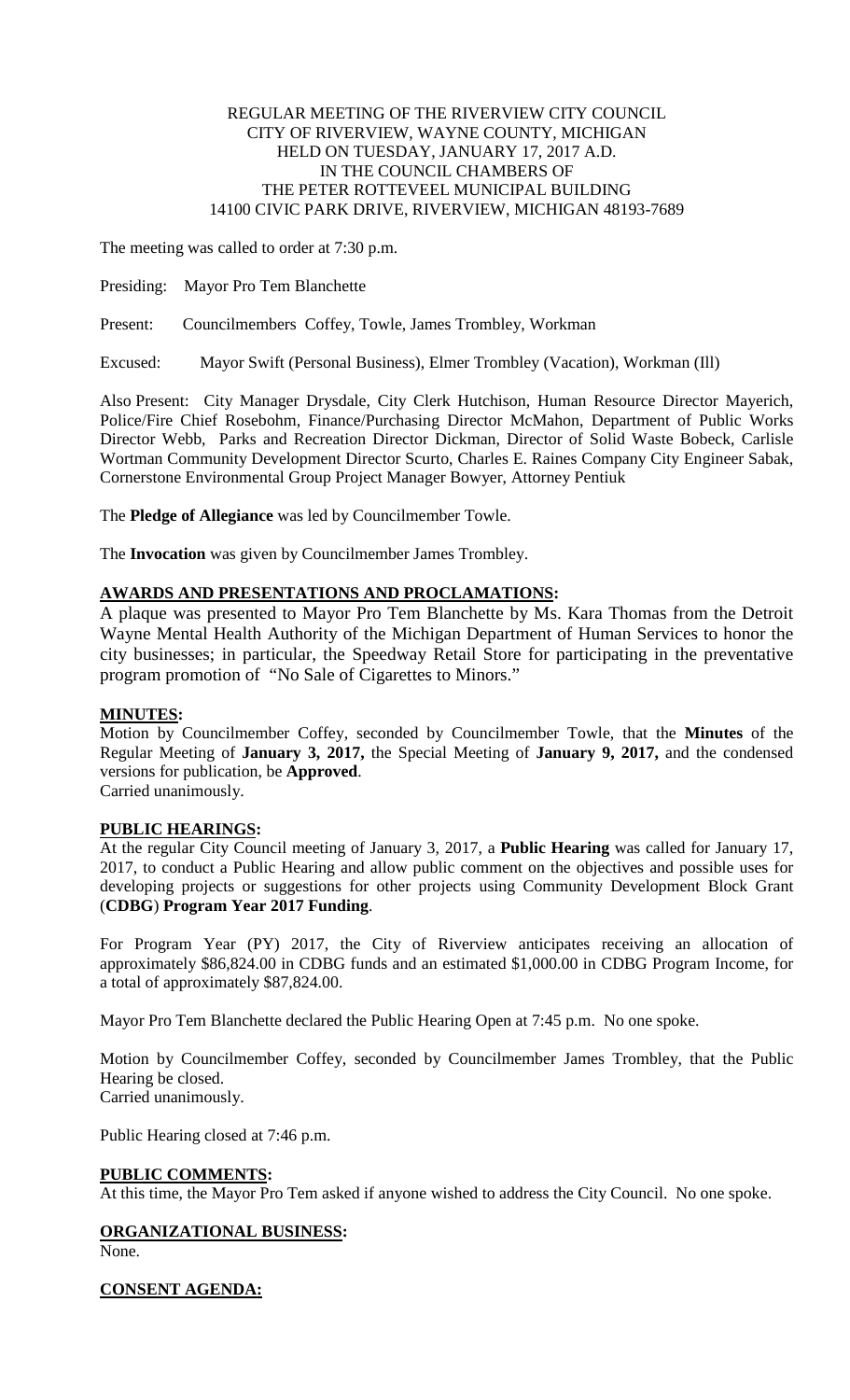Motion by Councilmember Coffey, seconded by Councilmember Towle, that the **Consent Agenda** be Approved as follows:

• **Waive Council Policy** No. 1(A)(8) and Adopt the **Eligible Program Year 2017 Community Development Block Grant** (CDBG) Program Income, for a total of approximately **\$87,824.00**. Pending actual funding availability, the following eligible activity allocations are requested to be Adopted:

### OBJECTIVES:

- A. Benefitting Low and Moderate Income (LMI) Persons
- B. Benefitting Low and Moderate Income Limited Clientele (LMC) Persons
- C. Addressing Slums and Blight or Low and Moderate Income Housing Benefit
- D. Meeting a particularly urgent community development need

|                                                | PROPOSED PROJECTS: |                      |
|------------------------------------------------|--------------------|----------------------|
| Activity                                       |                    | <b>Objective Met</b> |
| <b>Public/Senior Services</b>                  |                    | \$10,224             |
| Park Playground Equipment                      |                    | \$58,000             |
| <b>Housing Rehabilitation</b>                  |                    | \$10,000             |
| Administration                                 |                    | \$8,600              |
| <b>Housing Rehabilitation (Program Income)</b> |                    | \$1,000              |
|                                                |                    |                      |

- Approve **Third Party Liability Coverage** Policy for the Riverview Land Preserve with **Crum & Forster Specialty Insurance** Company in the Amount of \$**49,092.38;** in concurrence with the Land Preserve Committee.
- Authorize Execution of **Addendums** extending Agreement for Gasoline and Fuel with **RKA** Petroleum and **Michigan Fuels,** Inc., for a **90 day period.**
- Budget Amendment as follows:

| A.                                       |                       |                    |               |              |  |  |  |
|------------------------------------------|-----------------------|--------------------|---------------|--------------|--|--|--|
|                                          |                       | Amended<br>Current |               | Amendment or |  |  |  |
| Description                              | <b>Account Number</b> | Appropriation      | Appropriation | Change       |  |  |  |
| 2016/17 Equipment Rental - Land Preserve |                       |                    |               |              |  |  |  |
| <b>Equipment Rental</b>                  | 596-526-945.000       | 74,000.00          | 124,000.00    | 50,000.00    |  |  |  |

JUSTIFICATION: To allocate additional funds for rented equipment at the Land Preserve. The Land Preserve had some equipment that broke down unexpectedly and required them to rent a replacement while their equipment was being fixed.

|                                                 |                       | Current       |            | Amended       | Amendment or |
|-------------------------------------------------|-----------------------|---------------|------------|---------------|--------------|
| Description                                     | <b>Account Number</b> | Appropriation |            | Appropriation | Change       |
| 2016/17 Sulfur Treatment System - Land Preserve |                       |               |            |               |              |
| <b>Sulfer Treatment System</b>                  | 596-526-994.204       |               | 500,000.00 | 862,000.00    | 362,000.00   |

JUSTIFICATION: To allocate additional funding for the Sulfur Treatment System at the Land Preserve per DTE. It was discussed and recommended by the Land Preserve Committee on 1/9/2017. C.

| Description                 | <b>Account Number</b> | Amended<br>Current<br>Appropriation<br>Appropriation |          | Amendment or<br>Change |  |
|-----------------------------|-----------------------|------------------------------------------------------|----------|------------------------|--|
| 2016/17 Fire                |                       |                                                      |          |                        |  |
| <b>Building Furnishings</b> | 101-336-970.200       | 8,500.00                                             | 2.038.00 | (6,462.00)             |  |
| Fire Hose                   | 101-336-970.503       | 0.00                                                 | 6.462.00 | 6,462.00               |  |

JUSTIFICATION: To transfer funds from the Building Furnishings to Fire Hose line item for the replacement of recently evaluated fire hose.

Carried unanimously.

# **RESOLUTIONS:**

Motion by Councilmember James Trombley, seconded by Councilmember Coffey, that Resolution No. 17-03, Approving the **Amended Deficit Elimination Plan** for the **Golf Course Fund**, as required by the State of Michigan Department of Treasury, be Adopted.

# RESOLUTION NO. 17-03 RESOLUTION APPROVING THE AMENDED DEFICIT ELIMINATION PLAN FOR THE GOLF COURSE FUND

WHEREAS, The City of Riverview filed a deficit elimination plan on December 18, 2012, with the State of Michigan Department of Treasury, and said plan was certified by the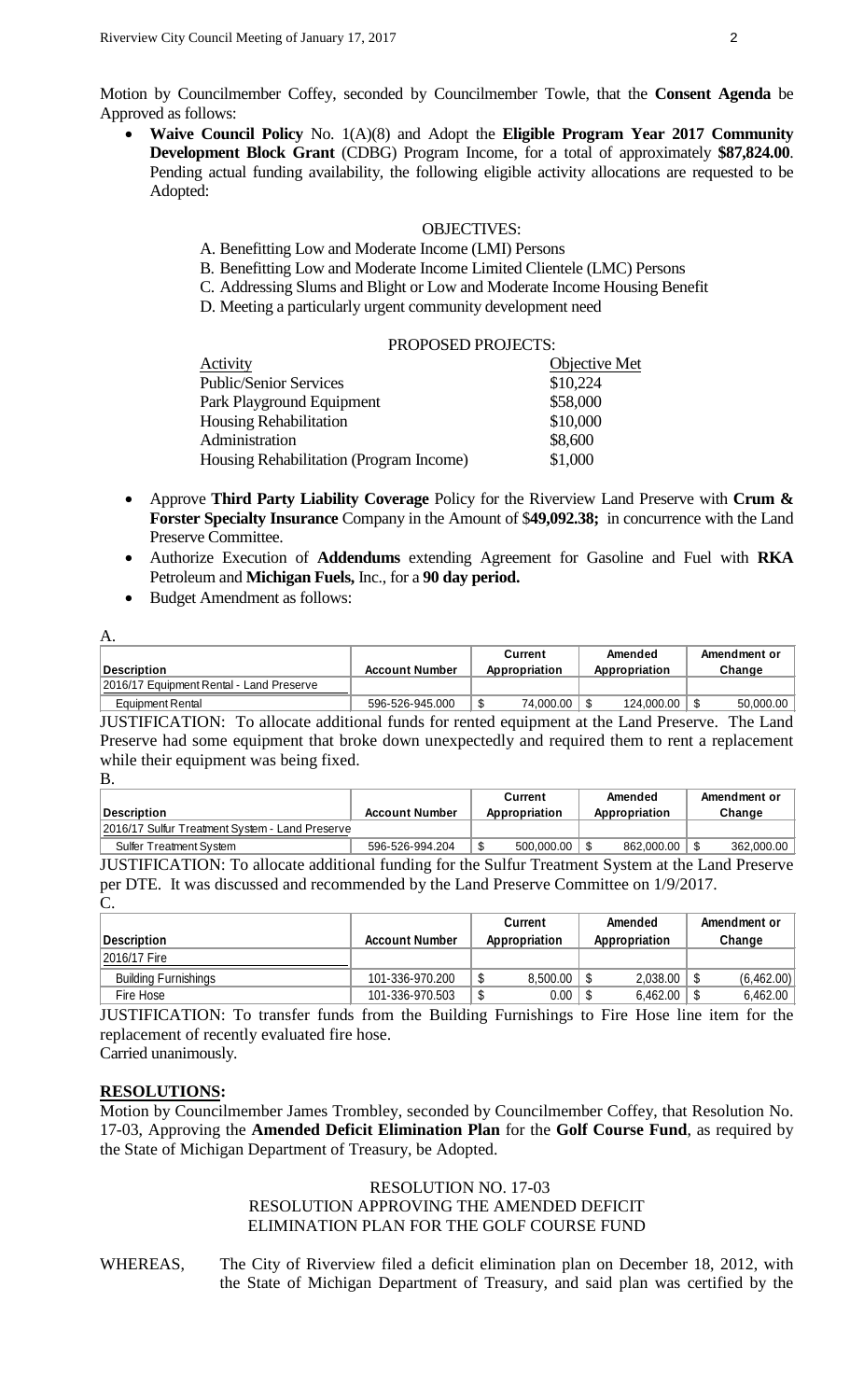State on January 24, 2013;

- WHEREAS, The City of Riverview's Financial Report for the fiscal year ended June 30, 2014, indicated the presence of a \$70,175 net working capital deficit in the Golf Course Fund compared to the projected net working capital deficit of \$47,680 in the January 24, 2013 approved plan;
- WHEREAS, The City of Riverview filed an amended deficit elimination plan on February 9, 2015, with the State of Michigan Department of Treasury, and said plan was certified by the State on May 21, 2015;
- WHEREAS, The City of Riverview's Financial Report for the fiscal year ended June 30, 2016, indicated the presence of a \$47,847 net working capital deficit in the Golf Course Fund compared to the projected net working capital deficit of \$38,175 in the May 21, 2015 approved plan; and
- WHEREAS, Act 275 of the Public Acts of 1980 requires that a Deficit Elimination Plan be formulated by the local unit of government and filed with the Michigan Department of Treasury.
- NOW, THEREFORE, IT IS RESOLVED that the City of Riverview's legislative body adopts the following as the City of Riverview's Golf Course AMENDED Fund Deficit Elimination Plan:

# **CITY OF RIVERVIEW GOLF COURSE FUND AMENDED DEFICIT ELIMINATION PLAN**

|                                 | 2013-14   | 2014-15   | 2015-16   | 2016-17   |  |
|---------------------------------|-----------|-----------|-----------|-----------|--|
|                                 | Actual    | Actual    | Actual    | Revised   |  |
| Sources of working capital:     |           |           |           |           |  |
| Greens fees                     | 633,570   | 650,012   | 836,827   | 845,000   |  |
| Equipment rentals               | 295,319   | 282,627   | 142,039   | 144,000   |  |
| Other revenues                  | 189,015   | 193,362   | 219,775   | 220,000   |  |
| Misc revenues                   | 139,195   | 7,235     | 6,356     | 5,000     |  |
| Transfers from other funds      | 272,352   | 231,394   | 107,365   | 100,000   |  |
| Total operating revenues        | 1,529,451 | 1,364,630 | 1,312,362 | 1,314,000 |  |
| Uses of working capital:        |           |           |           |           |  |
| Personnel services              | 704,134   | 684,169   | 655,048   | 655,000   |  |
| Operation & maintenance         | 537,637   | 532,447   | 521,259   | 525,000   |  |
| Capital expenditures            | 258,773   | 61,043    | 43,201    | 25,000    |  |
| Principal and interest payments | 15,901    | 62,127    | 95,370    | 55,000    |  |
| Total operating expenses        | 1,516,445 | 1,339,786 | 1,314,878 | 1,260,000 |  |
| Change in working capital       | 13,006    | 24,844    | (2,516)   | 54,000    |  |
| Working capital - beginning     | (83, 181) | (70, 175) | (45, 331) | (47,847)  |  |
| Working capital - ending        | (70,175)  | (45, 331) | (47, 847) | 6,153     |  |

BE IT FURTHER RESOLVED that the City of Riverview's City Manager submits the AMENDED Deficit Elimination Plan to the Michigan Department of Treasury for certification. AYES: Mayor Pro Tem Blanchette, Councilmembers Coffey, Towle, James Trombley

NAYS: None. EXCUSED: Mayor Swift, Councilmembers Elmer Trombley, Workman ADOPTED this  $17<sup>th</sup>$  day of January, 2017.

# ATTEST:

# Lynn Blanchette, Mayor Pro Tem

\_\_\_\_\_\_\_\_\_\_\_\_\_\_\_\_\_\_\_\_\_\_\_\_\_\_\_\_\_\_\_\_\_\_\_\_\_\_\_

I, Cynthia M. Hutchison, duly authorized City Clerk of the City of Riverview, do hereby certify the above is a true copy of a resolution adopted by the Riverview City Council at their regular meeting of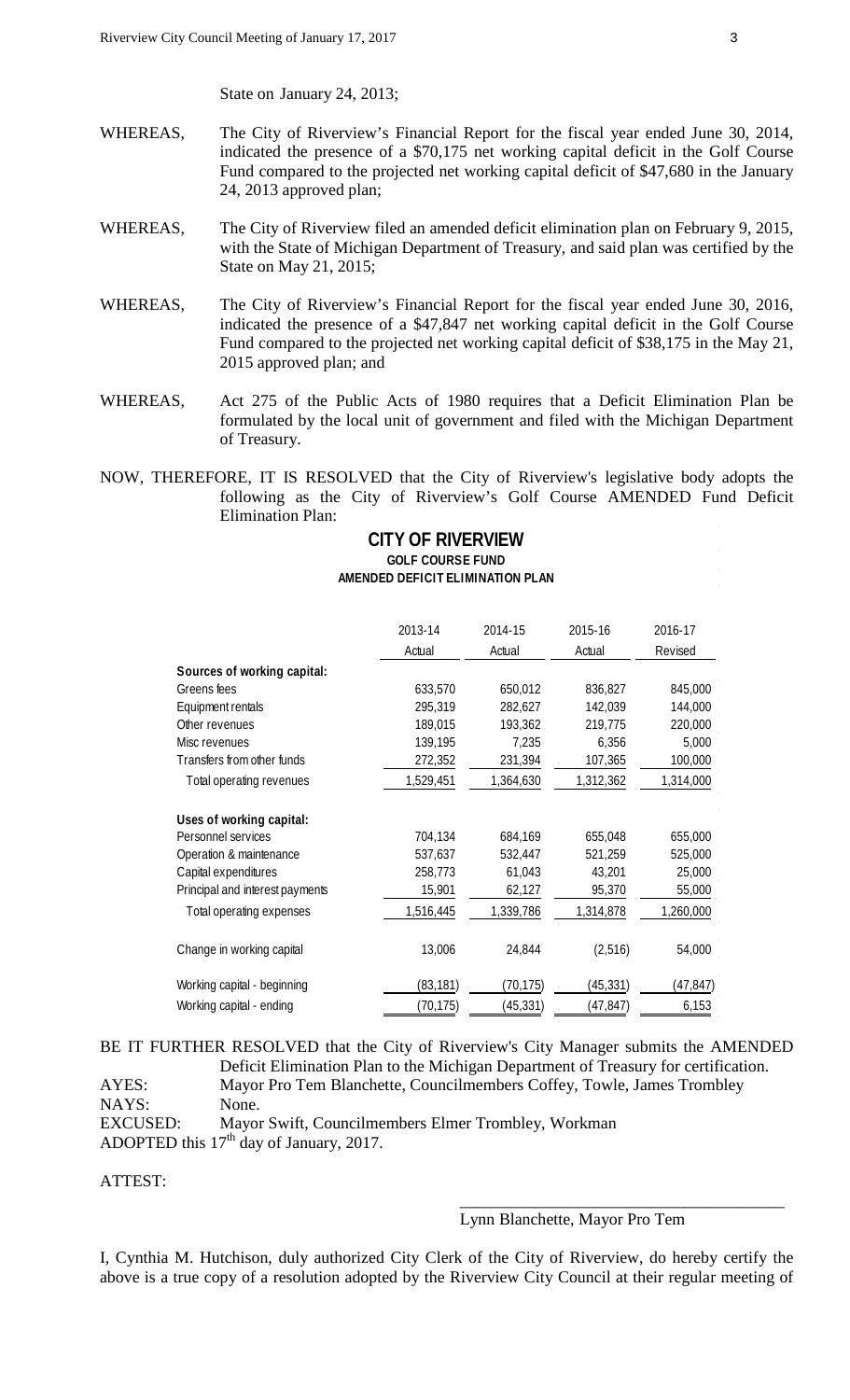January 17, 2017.

 $(S E A L)$ 

# Cynthia M. Hutchison, City Clerk

\_\_\_\_\_\_\_\_\_\_\_\_\_\_\_\_\_\_\_\_\_\_\_\_\_\_\_\_\_\_\_\_\_\_\_\_\_\_\_

Motion by Councilmember James Trombley, seconded by Councilmember Coffey, that Resolution No. 17-04, the **Lot Division** of **Solo World Partners** LLC, also known as **13725 Pennsylvania Road,** as requested by the potential owner (Doriad Markus of Riverview Plaza Partners, LLC), be **Adopted** as follows:

### RESOLUTION 17-04 A RESOLUTION CONCERNING A LOT SPLIT AT 13725 PENNSLYVANIA ROAD

- WHEREAS, Solo World Partners LLC, the owner of certain real property located at 13725 PENNSLYVANIA ROAD has agreed to sell a portion of its parcel to and for the benefit of an adjacent property owner;
- WHEREAS, the adjacent property owner, Doriad Markus of Riverview Plaza Partners, LLC, wishes to obtain said parcel to benefit and expand his business;
- WHEREAS, this matter has been reviewed and approved by the Planning Commission; and
- WHEREAS, this lot split is expected to benefit the City's quality of life and be of financial benefit to the City.

NOW, THEREFORE, BE IT RESOLVED BY THE CITY COUNCIL OF THE CITY OF RIVERVIEW, MICHIGAN, AS FOLLOWS:

> That the Lot Split requested for the property located at 13725 PENNSLYVANIA ROAD is hereby approved as follows:

#### THE PARENT PARCEL CONSISTS OF:

7.029 ACRES (ID NO. 51-001-99-001-711) PER A WARRANTY DEED RECORDED IN LIBER 51540, PAGE 853 (WCR)

LAND IS LOCATED IN THE CITY OF RIVERVIEW, COUNTY OF WAYNE, STATE OF MICHIGAN, AND DESCRIBED AS FOLLOWS:

PART OF THE NORTHEAST 1/4 OF SECTION 1, T04S, R10E, CITY OF RIVERVIEW, WAYNE COUNTY, MICHIGAN, DESCRIBED AS: BEGINNING AT A POINT ON THE NORTH LINE OF SECTION 1, DISTANT NORTH 89 DEGREES 39' 45" WEST, 361.00 FEET FROM THE NORTHEAST CORNER OF SECTION 1, T4S, R10E; PROCEEDING THENCE DUE SOUTH 825.55 FEET; THENCE NORTH 89 DEGREES 35' O" WEST 410.00 FEET ALONG THE NORTH LINE OF HUNTINGTON MEADOWS SUBDIVISION, AS RECORDED IN LIBER 81 OF PLATS, PAGES 90 AND 91, WAYNE COUNTY RECORDS: THENCE DUE NORTH 825.36 FEET; THENCE SOUTH 89 DEGREES 39' 45" EAST, 410.00 FEET ALONG THE NORTH LINE OF SECTION 1 TO THE POINT OF BEGINNING, EXCEPT THE NORTH 60 FEET THEREOF DEED FOR HIGHWAY PURPOSES.

EXCEPTING THEREFROM LAND DESCRIBED AS PART OF THE NORTHEAST 1/4 OF SECTION 1, TOWNSHIP 04 SOUTH, RANGE 10 EAST, DESCRIBED AS: BEGINNING AT A POINT ON THE SOUTHERLY RIGHT-OF-WAY LINE OF THE OF PENNSYLVANIA ROAD, SO-CALLED, THAT IS NORTH 89 DEGREES 39 MINUTES 45 SECONDS WEST, 361.00 FEET ALONG THE NORTH LINE OF SECTION 1 AND SOUTH 60.00 FEET FROM THE NORTHEAST CORNER OF SECTION 1, TOWNSHIP 04 SOUTH, RANGE 10 EAST: THENCE SOUTH 765.55 FEET TO A POINT ON THE NORTH LINE OF HUNTINGTON MEADOWS SUBDIVISION, AS RECORDED IN PLAT LIBER 31, PAGES 90 AND 91, WAYNE COUNTY RECORDS; THENCE NORTH 89 DEGREES 38 MINUTES 00 SECONDS WEST, 10.00 FEET ALONG THE NORTH LINE OF SAID PLAT; THENCE NORTH 765.56 FEET TO THE SOUTHERLY RIGHT OF WAY LINE OF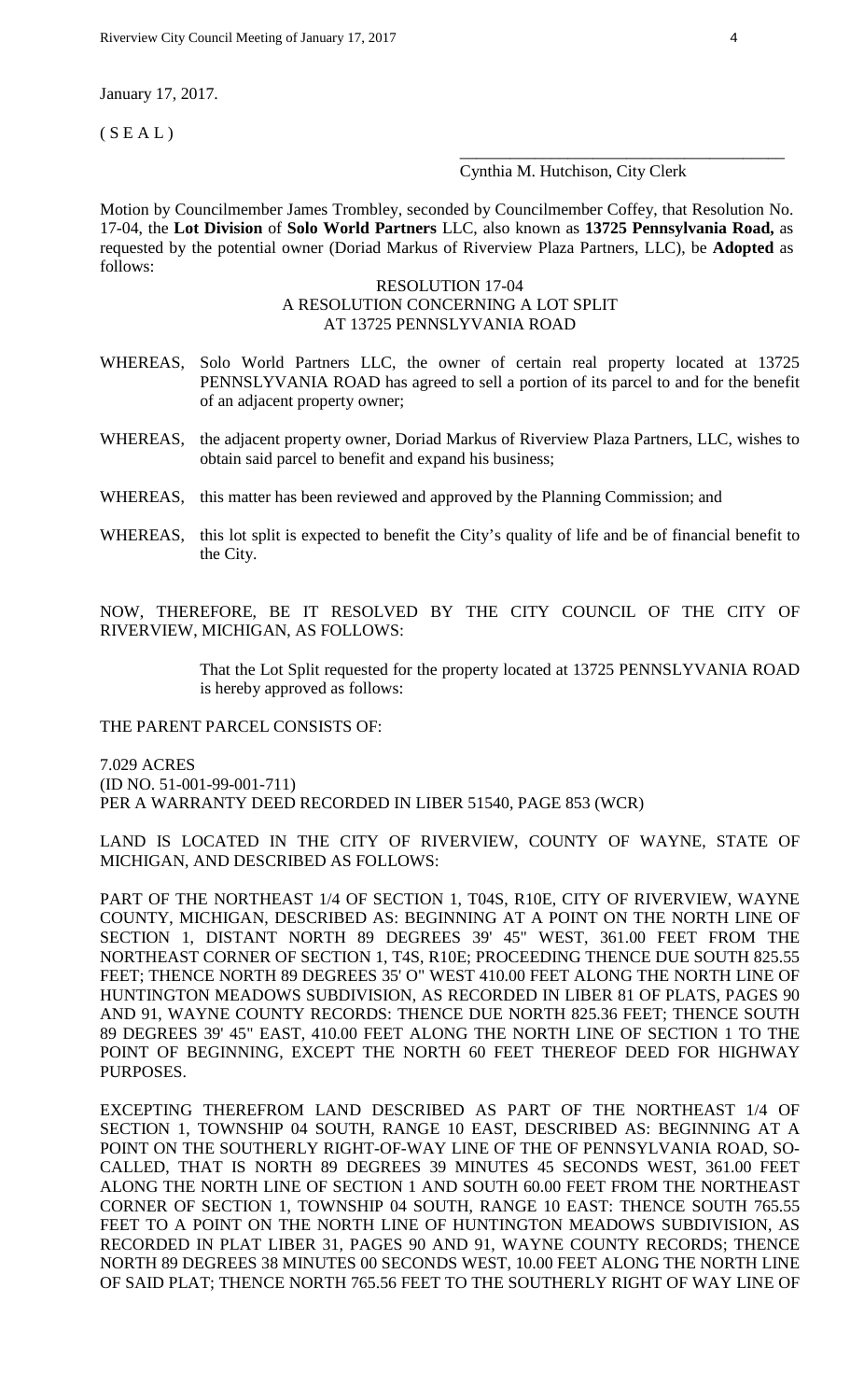PENNSYLVANIA ROAD, SO-CALLED; THENCE SOUTH 89 DEGREES 39 MINUTES 45 SECONDS EAST, 10.00 FEET ALONG SAID RIGHT-OF-WAY LINE TO THE POINT OF BEGINNING.

THE PARENT PARCEL SHALL BE SPLIT INTO TWO SEPARATE PARCELS AS FOLLOWS:

#### PARCEL A

A PARCEL OF LAND SITUATED IN A PART OF THE NORTHEAST 1/4 OF SECTION 1, T.04S., R.10E., CITY OF RIVERVIEW, WAYNE COUNTY, MICHIGAN, BEING MORE PARTICULARLY DESCRIBED AS FOLLOWS:

COMMENCING AT THE NORTHEAST CORNER OF SECTION 1, T.04S., R.10E., THENCE N89°39'45"W 371.00 FEET ALONG THE CENTERLINE OF PENNSYLVANIA ROAD (120 FEET WIDE) AND THE NORTH LINE OF SAID SECTION 1; THENCE DUE SOUTH 354.44 FEET TO THE POINT OF BEGINNING; THENCE CONTINUING DUE SOUTH 471.12 FEET TO THE NORTH LINE OF HUNTINGTON MEADOWS SUBDIVISION, AS RECORDED IN LIBER 81 OF PLATS, PAGES 90 AND 91, WAYNE COUNTY RECORDS; THENCE ALONG SAID NORTH LINE OF HUNTINGTON MEADOWS SUBDIVISION N89°38'00"W 400.00 FEET; THENCE DUE NORTH 765.36 FEET TO THE SOUTH RIGHT-OF-WAY LINE OF PENNSYLVANIA ROAD; THENCE ALONG SAID SOUTH RIGHT-OF-WAY LINE S89°39'45"E 305.00 FEET; THENCE DUE SOUTH 200.00 FEET; THENCE S45°00'00"E 134.35 FEET TO THE POINT OF BEGINNING. CONTAINING 6.490 ACRES OF LAND, MORE OR LESS.

PARCEL B

A PARCEL OF LAND SITUATED IN A PART OF THE NORTHEAST 1/4 OF SECTION 1, T.04S., R.10E., CITY OF RIVERVIEW, WAYNE COUNTY, MICHIGAN, BEING MORE PARTICULARLY DESCRIBED AS FOLLOWS:

COMMENCING AT THE NORTHEAST CORNER OF SECTION 1, T.04S., R.10E., THENCE N89°39'45"W 371.00 FEET ALONG THE CENTERLINE OF PENNSYLVANIA ROAD (120 FEET WIDE) AND THE NORTH LINE OF SAID SECTION 1; THENCE DUE SOUTH 60.00 FEET TO THE POINT OF BEGINNING; THENCE CONTINUING DUE SOUTH 294.44 FEET; THENCE N45°00'00"W 134.35 FEET; THENCE DUE NORTH 200.00 FEET TO THE SOUTH RIGHT-OF-WAY LINE OF PENNSYLVANIA ROAD; THENCE ALONG SAID SOUTH RIGHT-OF-WAY LINE S89°39'45"E 95.00 FEET TO THE POINT OF BEGINNING. CONTAINING 0.539 ACRES OF LAND, MORE OR LESS.

AYES: Mayor Pro Tem Blanchette, Councilmembers Coffey, Towle, James Trombley NAYS: None EXCUSED: Mayor Swift, Councilmembers Elmer Trombley, Workman ADOPTED this  $17<sup>th</sup>$  day of January, 2017. ATTEST: \_\_\_\_\_\_\_\_\_\_\_\_\_\_\_\_\_\_\_\_\_\_\_\_\_\_\_\_\_\_\_\_\_\_\_\_\_\_\_

Lynn Blanchette, Mayor Pro Tem

I, Cindy Hutchison, duly authorized City Clerk of the City of Riverview, hereby certify that the above is a true resolution adopted by the Riverview City Council at their regular meeting of January 17, 2017.

 $(S E A L)$ 

Cynthia M. Hutchison, City Clerk

\_\_\_\_\_\_\_\_\_\_\_\_\_\_\_\_\_\_\_\_\_\_\_\_\_\_\_\_\_\_\_\_\_\_\_\_\_\_\_

Motion by Councilmember Coffey, seconded by Councilmember James Trombley, that Resolution No. 17-05, **Lot Combination** of **Riverview Plaza Center**, also known as **17020-17118 Fort** Street, as requested by the potential owner (Doriad Markus of Riverview Plaza Partners, LLC) be **Adopted** as follows:

> RESOLUTION 17-05 A RESOLUTION CONCERNING A LOT COMBINATION AT RIVERVIEW PLAZA CENTER, ALSO KNOWN AS 17020-17056 FORT STREET AND 17064-17118 FORT STREET, RIVERVIEW MI.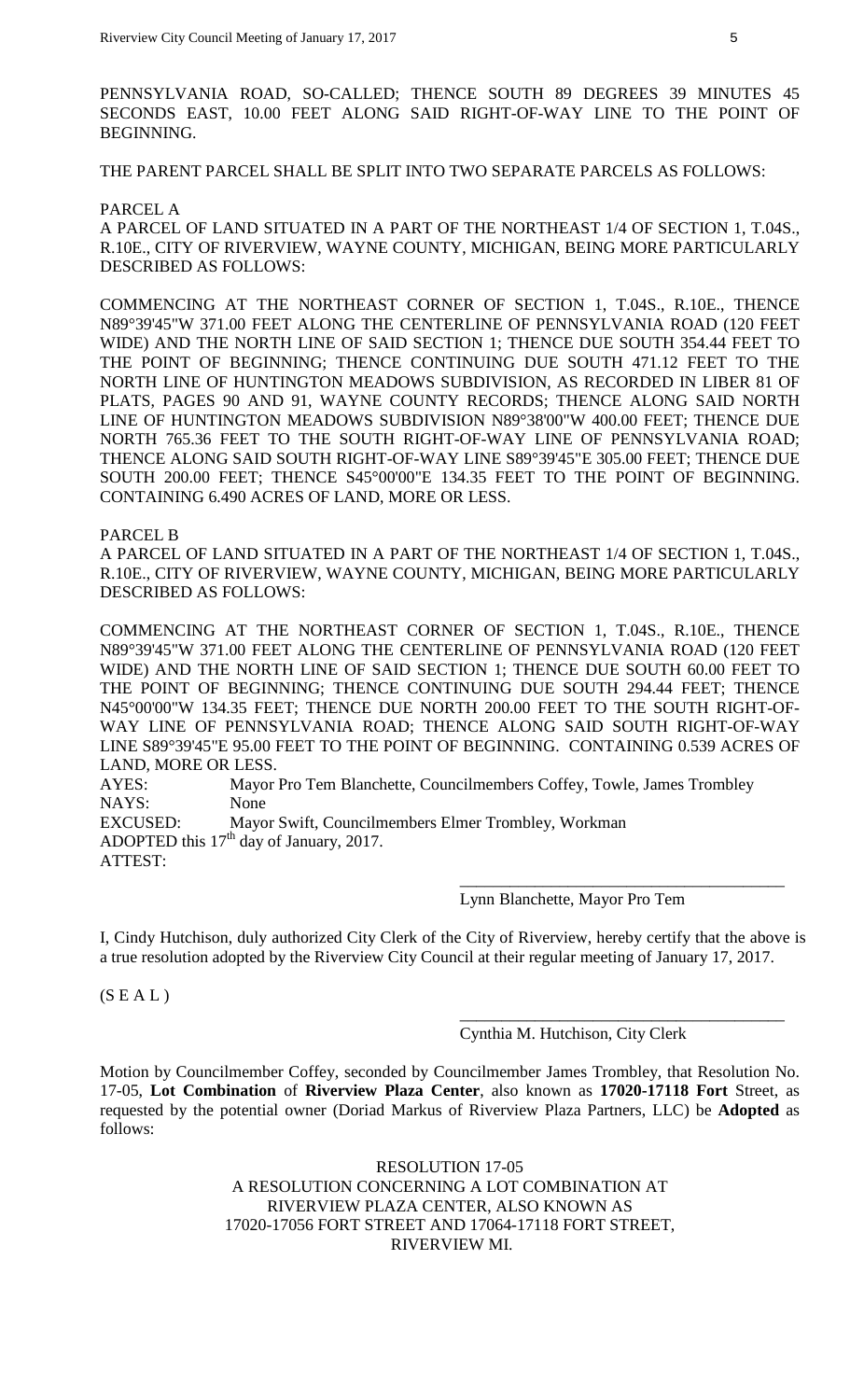- WHEREAS, Doriad Markus, the owner of certain real property known as Riverview Plaza Center, located at 17020-17056 Fort Street and 17064-17118 Fort Street, has agreed to purchase a portion of an adjacent property owner's parcel located at 13725 Pennsylvania Road;
- WHEREAS, Doriad Markus of Riverview Plaza Partners, LLC, wishes to obtain said parcel and combine it with his existing parcel to benefit and expand his business;
- WHEREAS, this matter has been reviewed and approved by the Planning Commission; and
- WHEREAS, this lot combination is expected to benefit the City's quality of life and be of financial benefit to the City.
- NOW, THEREFORE, BE IT RESOLVED BY THE CITY COUNCIL OF THE CITY OF RIVERVIEW, MICHIGAN, AS FOLLOWS:

That the Lot Combination requested for the property located at 17020-17056 Fort Street and 17064-17118 Fort Street, is hereby approved as follows:

THE RESULTING PARCEL IS IDENTIFIED AS:

### PARCEL C

A PARCEL OF LAND SITUATED IN A PART OF THE NORTHEAST 1/4 OF SECTION 1, T.04S., R.10E., CITY OF RIVERVIEW, WAYNE COUNTY, MICHIGAN, BEING MORE PARTICULARLY DESCRIBED AS FOLLOWS:

COMMENCING AT THE NORTHEAST CORNER OF SECTION 1, T.04S., R.10E., THENCE N89°39'45"W 171.00 FEET ALONG THE CENTERLINE OF PENNSYLVANIA ROAD (120 FEET WIDE) AND THE NORTH LINE OF SAID SECTION 1; THENCE DUE SOUTH 60.00 FEET TO THE POINT OF BEGINNING; THENCE CONTINUING DUE SOUTH 765.64 FEET; THENCE N89°53'00"W 200.00 FEET; THENCE DUE NORTH 471.12 FEET; THENCE N45°00'00"W 134.35 FEET; THENCE DUE NORTH 200.00 FEET TO THE SOUTH RIGHT-OF-WAY LINE OF PENNSYLVANIA ROAD; THENCE ALONG SAID SOUTH RIGHT-OF-WAY LINE S89°39'45"E 295.00 FEET TO THE POINT OF BEGINNING. CONTAINING 4.054 ACRES OF LAND, MORE OR LESS.

AYES: Mayor Pro Tem Blanchette, Councilmembers Coffey, Towle, James Trombley NAYS: None EXCUSED: Mayor Swift, Councilmembers Elmer Trombley, Workman ADOPTED this  $17<sup>th</sup>$  day of January, 2017.

ATTEST:

Lynn Blanchette, Mayor Pro Tem

\_\_\_\_\_\_\_\_\_\_\_\_\_\_\_\_\_\_\_\_\_\_\_\_\_\_\_\_\_\_\_\_\_\_\_\_\_\_\_

\_\_\_\_\_\_\_\_\_\_\_\_\_\_\_\_\_\_\_\_\_\_\_\_\_\_\_\_\_\_\_\_\_\_\_\_\_\_\_

I, Cynthia M. Hutchison, duly authorized City Clerk of the City of Riverview, do hereby certify the above is a true copy of a resolution adopted by the Riverview City Council at their regular meeting of January 17, 2017.

 $(S E A L)$ 

Cynthia M. Hutchison, City Clerk

#### **ADMINISTRATION:**

Motion by Councilmember James Trombley, seconded by Councilmember Towle, that the Contract between the City and **Wade Shows** to provide the **2017 Summerfest Carnival** rides, games and food vending reimbursing the City 20 percent of ride sales and \$75 per game and concession stand on **June**  1**6, 17** and **18, 2017**, be Approved.

Carried unanimously.

Motion by Councilmember Towle, seconded by Councilmember James Trombley, that a **Public Hearing** be called for **February 6, 2017,** for the Purpose of Considering the **Draft Parks** and **Recreation Master Plan.**